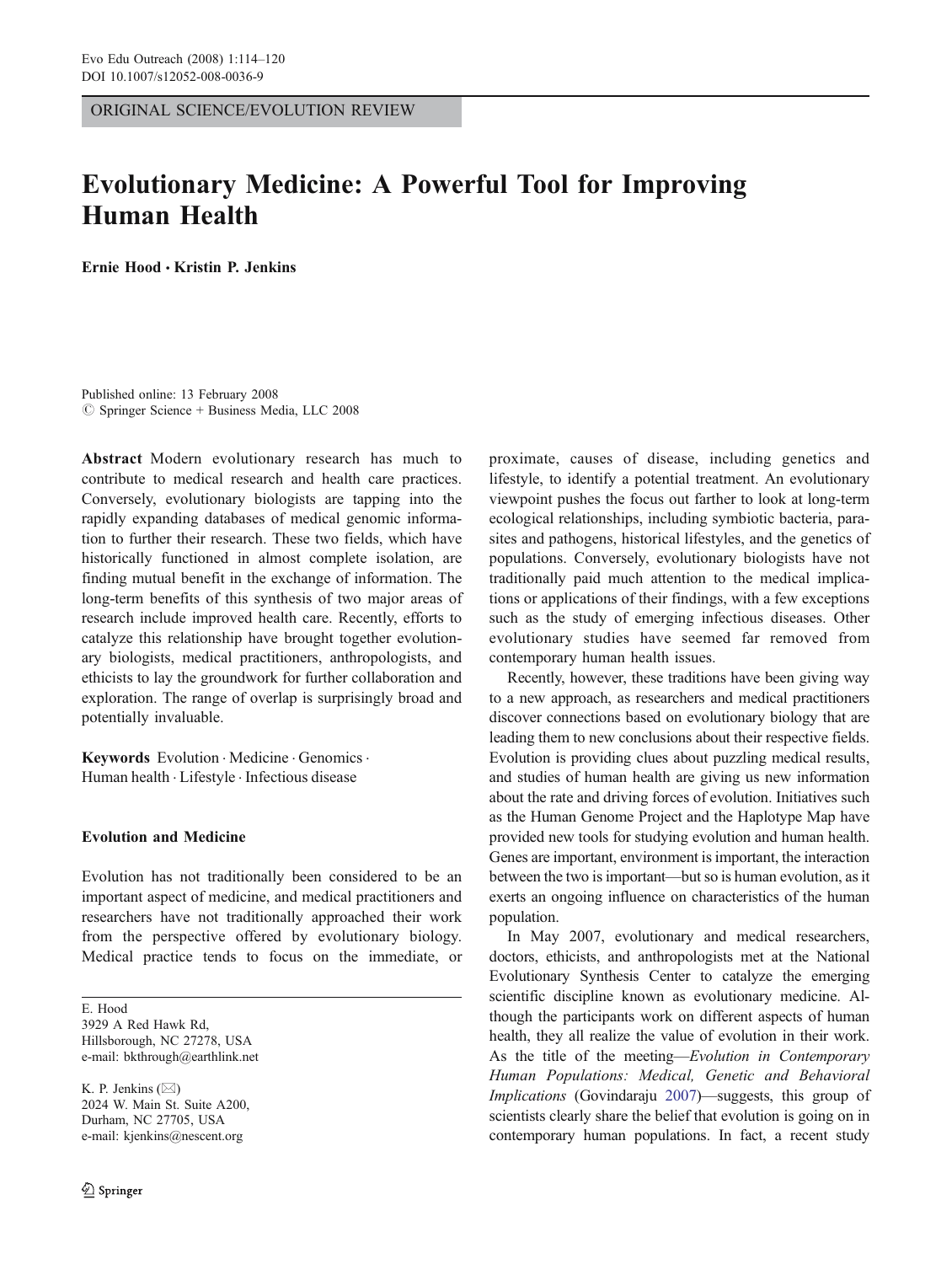presents evidence that evolution may have been occurring even faster in human populations than expected over the past 10,000 years (Hawks et al. [2007\)](#page-5-0).

The field of medicine has developed to address the wide array of environmental and lifestyle-induced diseases. Over time, doctors have learned more about the relationship between environment and disease, including factors such as hygiene and lifestyle. More recently, genomic studies have opened the door to studying genetic differences between populations, bringing us the possibility of more effective individualized medicine. All in all, medicine seems to be making great progress in preventing, treating, and curing disease without including evolutionary information. So what does understanding our evolutionary history add to our ability to improve human health?

## Shaped by History

It has been shown that human evolution, in the form of natural selection for particular traits, can occur over the short term—just a few generations, "the blink of an eye to evolutionary biologists," according to Yale University evolutionary biologist Stephen Stearns, one of the NESCent meeting organizers. Continued lactose tolerance in adults is an example of a trait that has evolved in certain populations within the last 10,000 years, since the domestication of milkproducing livestock (Tishkoff et al. [2006](#page-5-0); Swallow [2003\)](#page-5-0). "If a doctor can become aware of how all these different traits actually interact with each other, then you begin to see your individual patient as something that isn't just the symptom sitting in front of you in the office that day," Stearns says. "If you treat that symptom, then the perspective of evolutionary biology will tell you what all of the possible associated reactions are. The point is, they're a bit broader, and they may contain more surprises than a strictly medical orientation would give you. Evolution gives you a broader view of the whole way an organism reacts, and why it does so because it's been shaped by evolution in certain ways." Psychiatrist Randolph Nesse of the University of Michigan, a strong advocate of evolutionary medicine, agrees: "Once a doctor starts understanding how the body came to be, instead of seeing the body as a machine—which it's not—he or she starts seeing the body as a product of natural selection, where everything in the body is pretty good, because it's got to be, and nothing is perfect….This perspective is needed for literally every aspect of the body that's vulnerable to disease. Why hasn't natural selection made it better? There are always good reasons."

Among those reasons is the idea that evolution involves an array of trade-offs, compromises in selection that favor one trait at the inevitable expense of another. Stearns, Nesse, and David Haig of Harvard University eloquently explain the importance of evolutionary trade-offs in the initial chapter of Evolution in Health and Disease (Stearns and Koella [2007](#page-5-0)):

No trait is perfect. Every trait could be better, but making it better would make something else worse. Our vision could be as acute as that of an eagle, but the price would be a decreased capacity to detect color, depth, and movement in a wide field of vision. If the bones in our wrists were thicker they would not break so readily, but we would not be able to rotate our wrists in the wonderful motion that makes throwing efficient. It the stomach made less acid we would be less prone to ulcers, but more prone to GI infections. Every trait requires analysis of the trade-offs that limit its perfection.

Consideration of these compromises that have evolved over time can guide medical decisions about altering our physiology and behaviors.

The evolutionary trade-off between survival and reproductive success of the individual is an interesting example. Reproduction is expensive, on many fronts. Just looking at mating success, high testosterone levels may provide a man with a competitive advantage in securing a mate, but will also decrease his resistance to pathogens and parasites (Muehlenbein and Bribiescas [2005](#page-5-0)). A woman who has regular and frequent menstrual cycles has more opportunities to become pregnant, but is also at increased risk of cancer (Strassmann [1999](#page-5-0)). Exposure to higher hormone levels, either incidentally or by design, can have unexpected side effects because of this evolutionary trade-off. Reproductive success is ultimately the more important factor in evolution, as one's evolutionary fitness is measured by the number of offspring that survive to reproductive age themselves. The compromise results from the fact that we produce only one or two offspring at a time, and human offspring require extended parental care. Humans who threw everything into mating but did not survive long enough to raise the few resulting offspring would be unsuccessful because their offspring would not survive either. Radically changing traits that have been shaped over time runs the very real risk of tipping the balance in unexpected, and potentially unpleasant, directions.

## New Environment

Homo sapiens has been around for about 100,000 years, and both fossils and genomic studies present evidence of ongoing evolution in H. sapiens. As a species, H. sapiens has experienced many lifestyle changes—some generated by culture, others by new or changing environments. Anthropology can provide valuable insights into our past, and this information can improve our application of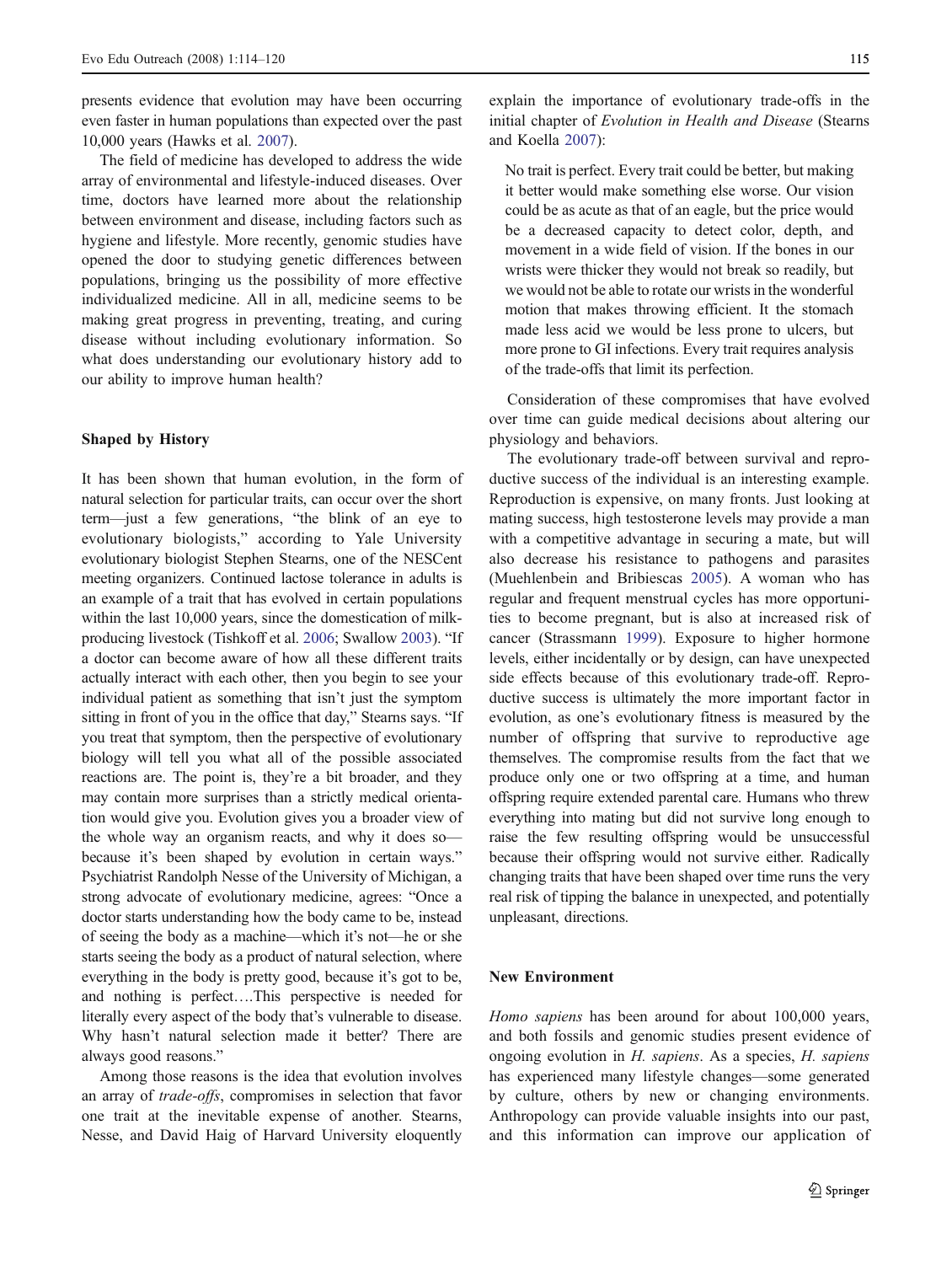evolutionary medicine (Trevathan [2007\)](#page-5-0). We learn from studies of ancient societies, but also from the few remaining traditional hunter-gatherer societies and by comparisons between different societies.

A major shift in lifestyle was the development of agriculture. Agriculture led to many changes, including dietary alterations and exposure to zoonoses from domesticated animals. Agriculture required groups to abandon a mobile hunter-gatherer lifestyle and live in sedentary populations, such as farming villages. Ultimately, agriculture provided the ability to support large urban populations. Sedentary groups encounter issues such as accumulation of wastes and transmission of epidemic diseases (Armelagos et al. [2005](#page-5-0)), issues that increase with population size. Even more recently, increases in expected life span and change in diets have led to a rise in the frequency of chronic diseases (Armelagos et al. [2005;](#page-5-0) Leonard [2007\)](#page-5-0). These changes in the environment and the increase in population size have the potential to create a surge in the rate of evolutionary change (Hawks et al. [2007](#page-5-0)).

Clinicians and biomedical researchers need to incorporate an understanding of this *mismatch to modernity* into their explorations of pathophysiology. In simple terms, many aspects of our modern environment and lifestyle, including diet, exercise, exposure to chemicals, hygienic practices and circumstances, and a variety of other elements, are mismatched to our bodies' evolutionary state. For example, if—thanks to our prehistoric ancestors—our physiology is evolutionarily hardwired for low caloric intake and intense physical activity, our rich modern diets and sedentary lifestyles mismatch our innate metabolism (Neel [1962](#page-5-0); Wang and Mariman [2008\)](#page-6-0). Evolutionary medicine tells us that many of today's so-called "diseases of civilization" that are so highly prevalent and growing rapidly in incidence, such as diabetes, obesity, and cardiovascular disease, may well be fueled by a metabolic mismatch (Leonard [2007\)](#page-5-0). This phenomenon can be readily observed in contemporary populations that have undergone a "nutrition transition" in which rapid socioeconomic, demographic, and technological changes have brought profound changes in diet and activity patterns, often resulting in sudden and widespread increases in metabolic disorders. For example, a recent paper examined the changes in diet and health in the rapidly urbanizing black South African population. The study found that the change in lifestyle was accompanied not only by an improvement in micronutrients but also by an increase in obesity and chronic diseases (Vorster et al. [2005\)](#page-5-0). Characterizing such mismatches through the use of today's analytical tools promises to shed important new light on the etiology of these and many other common, complex disorders (e.g., autoimmune, inflammatory, and mental/behavioral conditions) and offers an innovative approach to the identification of novel interventions and therapies.

Continuing to look at mismatches between what we are prepared for evolutionarily and what we experience with a modern lifestyle, we find puzzling results that require an understanding of our evolutionary history to solve. For example, recent studies have demonstrated a connection between decreased intestinal parasite load and increased incidence of autoimmune diseases such as asthma (Lau and Matricardi [2006\)](#page-5-0). In one study, children who had been dewormed showed an increase in the occurrence of allergic reactions to house mites. Why? What was the link between removing worms and developing allergies? One proposed explanation is the "hygiene hypothesis" (Strachan [1989\)](#page-5-0), which takes an evolutionary view and considers that the historically "normal" condition for humans is a constant barrage of parasites and that the immune response evolved in response to these conditions. An over-reactive immune system is a recognized cause of allergies, and it turns out that the presence of helminthes, common intestinal parasites, actually increases regulation and control of the immune response. When these children were dewormed, regulation of their immune response decreased, allowing an allergic response to house mites. An interesting application of this research is the experimental use of intestinal parasites in the treatment of autoimmune diseases such as irritable bowl syndrome, Crohn's disease, and multiple sclerosis (Wickelgren [2004\)](#page-6-0).

Evolution can also shed light on normal physiological responses such as vomiting and fever and guide medical interventions (Nesse and Williams [1998\)](#page-5-0). In terms of evolution, a trait will be selected for if it provides some advantage. An example is "morning sickness"—the nausea and vomiting suffered by 75% of pregnant women (Badell et al. [2006\)](#page-5-0). Nausea and vomiting are commonly experienced in the first and second trimesters, and generally, foods such as meat, fish, poultry, and eggs elicit the strongest responses. Clearly, feeling nauseated and vomiting frequently are unpleasant experiences at the very least, and hospitalization for rehydration is frequently required. Occasionally, more serious complications arise. However, there is significant evidence that this physiological process is associated with successful pregnancies (Weigel and Weigel [1989\)](#page-6-0). One tested hypothesis posits that this response is beneficial to both mother and embryo because it reduces the mother's intake of, and embryo's exposure to, potentially toxic chemicals and pathogens during key developmental stages (Flaxman and Sherman [2000\)](#page-5-0). In addition, the foods most commonly avoided are animal products which tend to harbor more pathogens than plant foods. The immune system of pregnant women is depressed to avoid rejection of the fetus, so both mother and embryo are at higher risk from pathogens. The benefits of this response may well justify the discomfort and risks—or at least provide some psychological comfort to suffering women.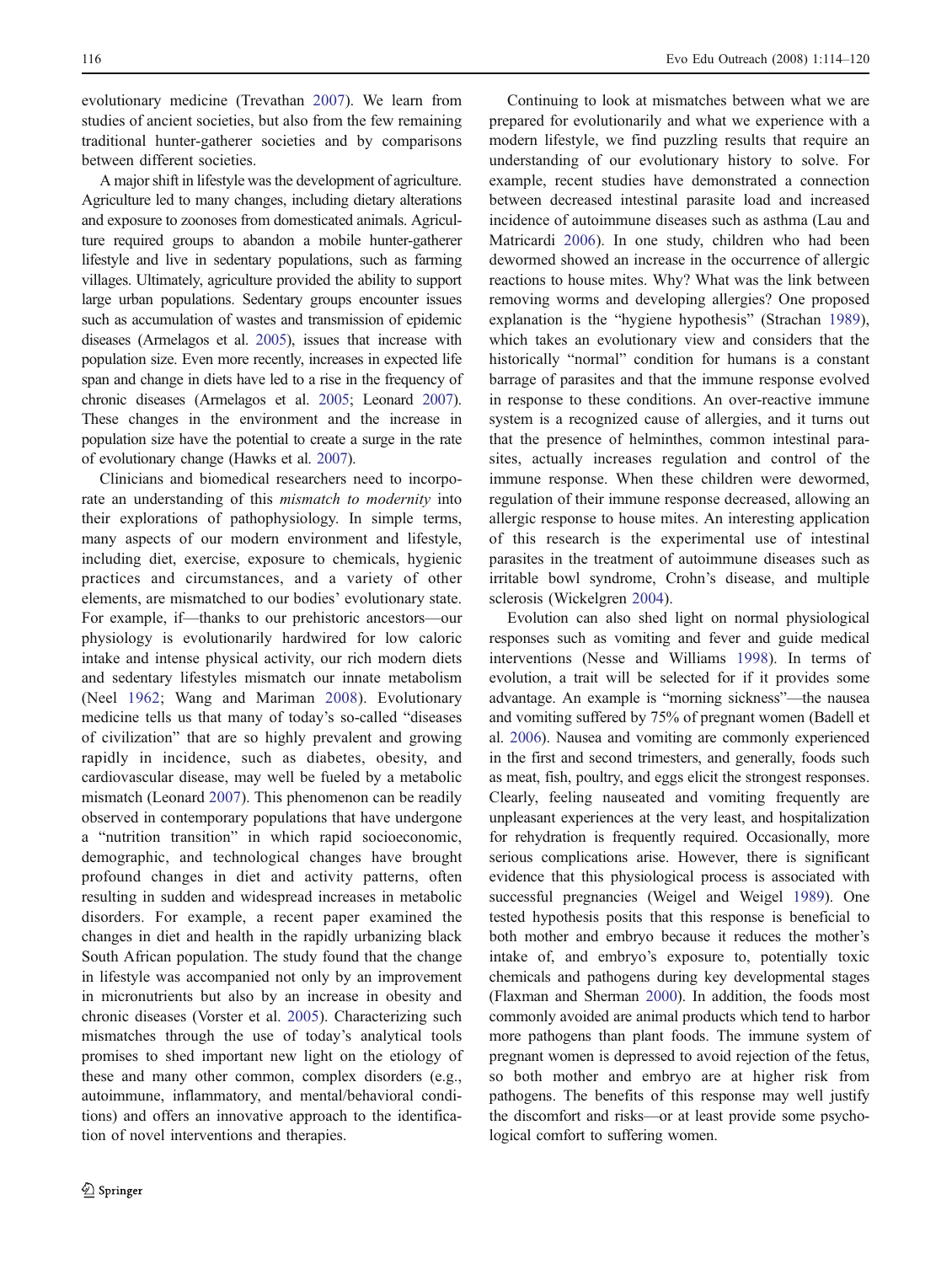#### Evolution of Infectious Disease

Evolution is not something that happened long ago and then stopped. It remains an active force in the modern world not only in human populations but also in the pathogens and parasites with which we live. One need look no farther than the local news or health clinic for proof. The evolution of antibiotic-resistant strains of tuberculosis made the news in spring 2007 when a man with extremely drugresistant (XDR) TB made multiple international flights (CNN [2007\)](#page-5-0). Fortunately, no one else was infected in this instance, but the recent evolution of drug-resistant TB has revived old fears, especially in places where the complicated medical treatment required for these strains is not available. Evolutionary medicine can help physicians take into account the effects of people's changing environments and lifestyles. Human behaviors such as conflict, poverty, and urbanization provide opportunities for infectious diseases to spread (Halstead [1996](#page-5-0)). Today, more people live in areas of high population density—a change from the more traditional small community. High population density urban centers are ideal for transmission of pathogens, particularly when coupled with high rates of poverty (Armelagos et al. [2005\)](#page-5-0).

Old antagonists are not the only concern. Behaviors that bring humans into contact with pathogen reservoirs in wildlife, such as logging and the exotic animal and bush meat trades, also create opportunities for the transmission of "zoonoses"—pathogens normally found in animal hosts but capable of infecting humans (Patz et al. [2004\)](#page-5-0). For example, logging brings roads to new areas, providing easy access for local inhabitants who come to hunt for food. In the process, hunters either become prey themselves as they are infected by novel pathogens or bring the pathogens back to populated areas in the form of bush meat (Chomel et al. [2007](#page-5-0)). Sometimes, the infection is relatively benign for example, children often pick up worms from household pets—but sometimes, the transfer is deadly. The ancestor of the human immunodeficiency virus (HIV) is the simian immunodeficiency virus, which is found in a wide range of primate species and rarely causes disease in the primate host (Hahn et al. [2000\)](#page-5-0) despite the fact that HIV is devastating in humans.

Taking an evolutionary approach to medicine can help us deal with novel pathogens by increasing our understanding of the pathogen and facilitating the development of appropriate responses. When the mysterious severe acute respiratory syndrome (SARS) virus emerged on the world scene, researchers quickly gathered information about its physical structure, life cycle, and genetics. By comparing its characteristics with those of known viruses, researchers were able to quickly identify the novel SARS virus as a coronavirus (WHO [2003\)](#page-6-0). That crucial piece of information allowed health care professionals to develop appropriate

diagnostic tools, preventive measures, and treatments based on knowledge of how other coronaviruses behave. Additionally, the information about viral type allowed field researchers to identify the source of the infection based on known hosts of coronaviruses. Civet cats, sold live in meat markets, were frequently found to be infected with a SARS virus. Further research indicated that horseshoe bats, which were also sold in these markets, had a more ancestral variant of the virus (Britigan [2005](#page-5-0); Lau et al. [2005;](#page-5-0) Wendong et al. [2005\)](#page-6-0). The virus was also found to be more widespread in bats. The civet cats probably act as an intermediate host, or "amplifier." Understanding the lifestyle and environment in which the disease arose helped to rapidly control it, preventing a feared worldwide epidemic.

## Genomics, Evolution, and Medicine

Recently, new technologies such as improved genome sequencing and microarrays are generating huge quantities of genomic information. Bioinformatic tools for analysis of this ever-expanding volume of raw data are developing apace, and genomics, the study of whole genomes, has become an independent biological discipline. The medically relevant value of this data is the potential to identify the genes underlying disease for the purpose of developing treatment or even prevention. Evolutionary medicine plays a critical role in the interpretation and application of this information, since human evolutionary history has shaped the genome. Humans as a species are relatively young with a mere 100,000-year history. The pattern of our relatively recent global dispersal from our home in Africa is reflected in our genes. Different populations demonstrate our common ancestry and recent isolation during dispersal (Kidd and Kidd [2007\)](#page-5-0). Interpretation of genomic data must take our evolutionary history into account to yield useful applications.

One of the most informative analytical approaches is comparison between sequences, either of small genomic regions or entire genomes. By examining differences and similarities between the genomes of two organisms, researchers learn about ancient genes that have deep evolutionary roots and about genetic differences between organisms that make them unique. In comparing the human genome with those of closely related primates, we learn what minor differences may be important keys to our human condition. Comparisons between the human genome and more distantly related organisms provide information about ancient genes that play important roles in fundamental processes such as development and physiology. This can be done on various levels. Microarrays allow comparisons between sets of genes or two entire genomes. Bioinformatic tools allow comparisons of multiple genes, sections of genomes, or entire genomes.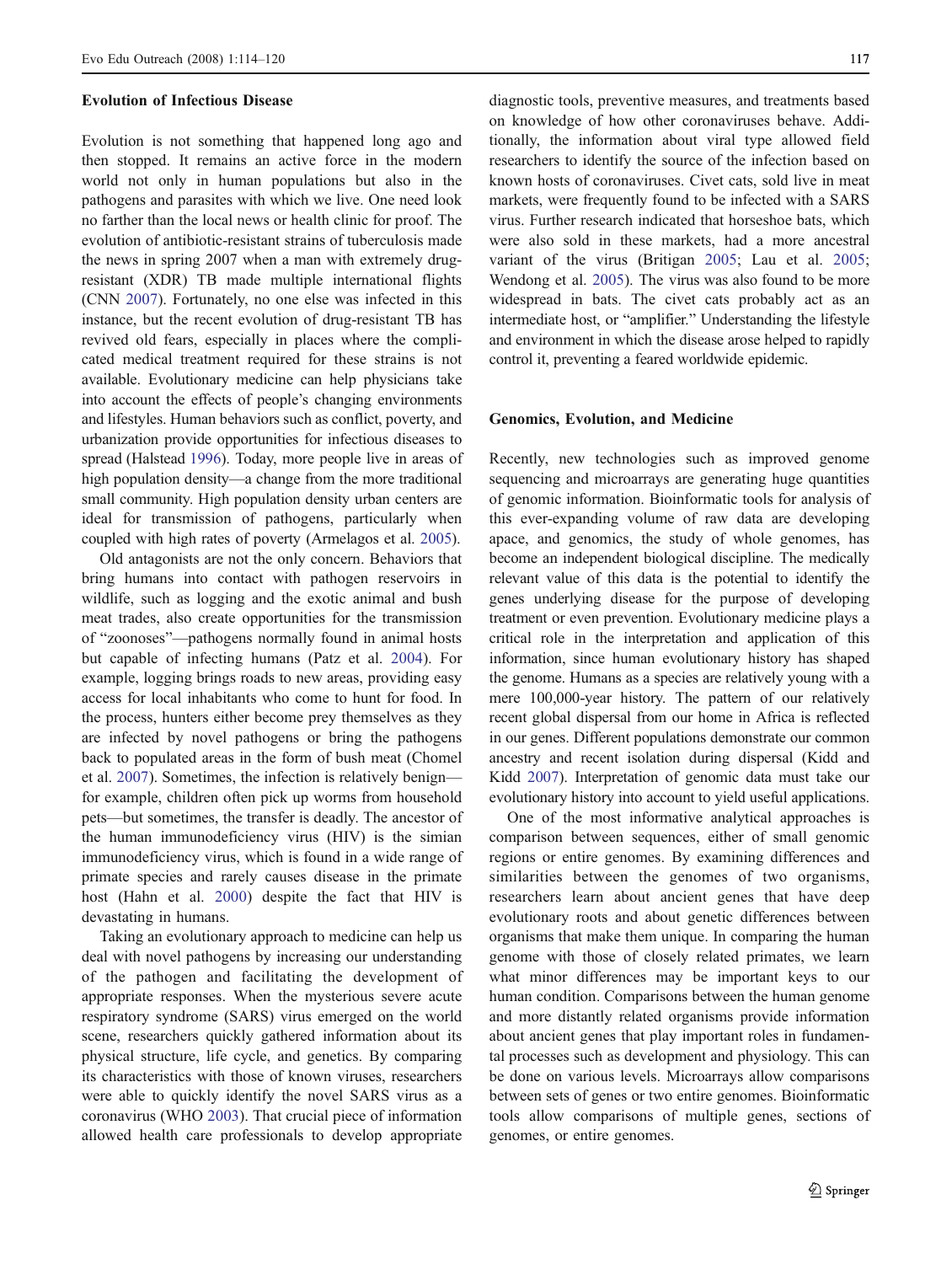A new method that exploits both microarray technology and genome sequencing is the genome-wide association (GWA) study. In a GWA, a microarray of all of the known human single nucleotide polymorphisms (which are simply a change in one nucleotide) is screened for differences between diseased and healthy individuals. To give the study statistical significance, samples from thousands of individuals are used. In a recent GWA, researchers identified genomic polymorphisms potentially associated with seven different diseases (Wellcome [2007\)](#page-6-0). This information can be used to guide future research on the genetics of these diseases. The GWA is yet another method based on enormous data sets that may lead to significant advances in medicine. Resources to promote this kind of megaanalysis include the Human Genome Project and the HapMap, which uses collections of single-nucleotide differences as markers for larger genetic regions. The HapMap is important because genomes of any two humans differ only by 0.1%. Researchers can use the general markers from the HapMap to narrow down their searches to areas of variation.

An important key to drawing useful information from genomic data is the ability to link a genotype to a phenotype. This is a difficult problem for several reasons: genomic data are not usually collected from a specific individual with an extensive health history; family medical histories are rarely complete; environmental conditions vary between populations, etc. One approach to deal with this issue is the use of large, long-term studies of specific populations. The Framingham Heart Study (FHS) is the quintessential large cohort, long-term study. Initiated in 1948 to investigate the causes of heart disease and stroke, the project collected data on more than 5,000 people living in Framingham, Massachusetts. In addition to birth, marriage, reproduction, and death data, the participants were given physical exams and lifestyle interviews. Followup physicals were given every 2 years. Adult children of the original cohort and the children's spouses, as well as the original cohort's grandchildren, also participated in the study. This study allowed researchers to identify the major environmental risk factors for cardiovascular disease, such as smoking and high blood pressure. Because of the extensive data collected for the project and the virtually unprecedented length of the study, the FHS is incredibly valuable to medical researchers. The data are now being mined by groups researching other diseases such as obesity and eye and lung diseases. Other studies of large or multigenerational cohorts are also under way using different populations.

Diddahally Govindaraju is the director of the FHS Genetics Laboratory at the Boston University School of Medicine and was one of the organizers of the NESCent meeting. He is enthusiastic about the concept of applying evolutionary principles to cohort data such as that generated

over nearly six decades in the FHS. "I was essentially sitting on a wealth of medical data that has been collected for the last 50 years," he says. "Having been raised on evolutionary biological thought in the first part of my professional life, I looked at this and realized that the doctors were not looking at these data from an evolutionary biology perspective." Dr. Govindaraju and his colleagues have organized a working group to explore the FHS from an evolutionary viewpoint. The group proposes to look for microevolutionary changes in the study population and to use the extensive medical data to correlate differences in genomic inheritance and phenotypic outcomes.

Given the vast quantities of data available because of the genomics revolution and multi-generational, longitudinal clinical cohorts such as the Framingham Heart Study, it has become increasingly clear that the analysis of new and existing data from an evolutionary perspective promises to yield important insights into long-standing questions about human physiology and pathophysiology. Combined with the development of new technologies that have given us entire genomes and the tools with which to study them, these vast data sets have the potential to launch an evolutionary medicine revolution.

## Ethical Considerations

It should come as no surprise that evolutionary medicine comes with a unique set of ethical issues. A field that encompasses so many aspects of who we are as individuals and has the power to provide better health to so many people also has the potential to be abused in a variety of ways. Positive applications such as personalized medicine, in which an individual would receive the most beneficial medical treatment based on his or her genomic makeup, hold great promise for improving the efficacy of medical care. However, it is no great stretch to imagine that genetic information about individuals could be misused outside of the medical realm. Communication of complex evolutionary medicine concepts to the general public will be fraught with cultural perspectives, biases, and historical antagonism, and miscommunication could have serious consequences for individuals and society.

Privacy concerns are a major issue. When so much data, including genetic information, are being gathered on so many people, how can a participating individual's privacy be protected while simultaneously making the information as widely available as possible (NHGRI [2007\)](#page-5-0)? Also, the use of particular populations in studies is a double-edged sword. In some cases, researchers can learn a great deal by studying a particular group whose members share a lifestyle or ancestry. But how can that group be certain that the information will not be used against them, by insurance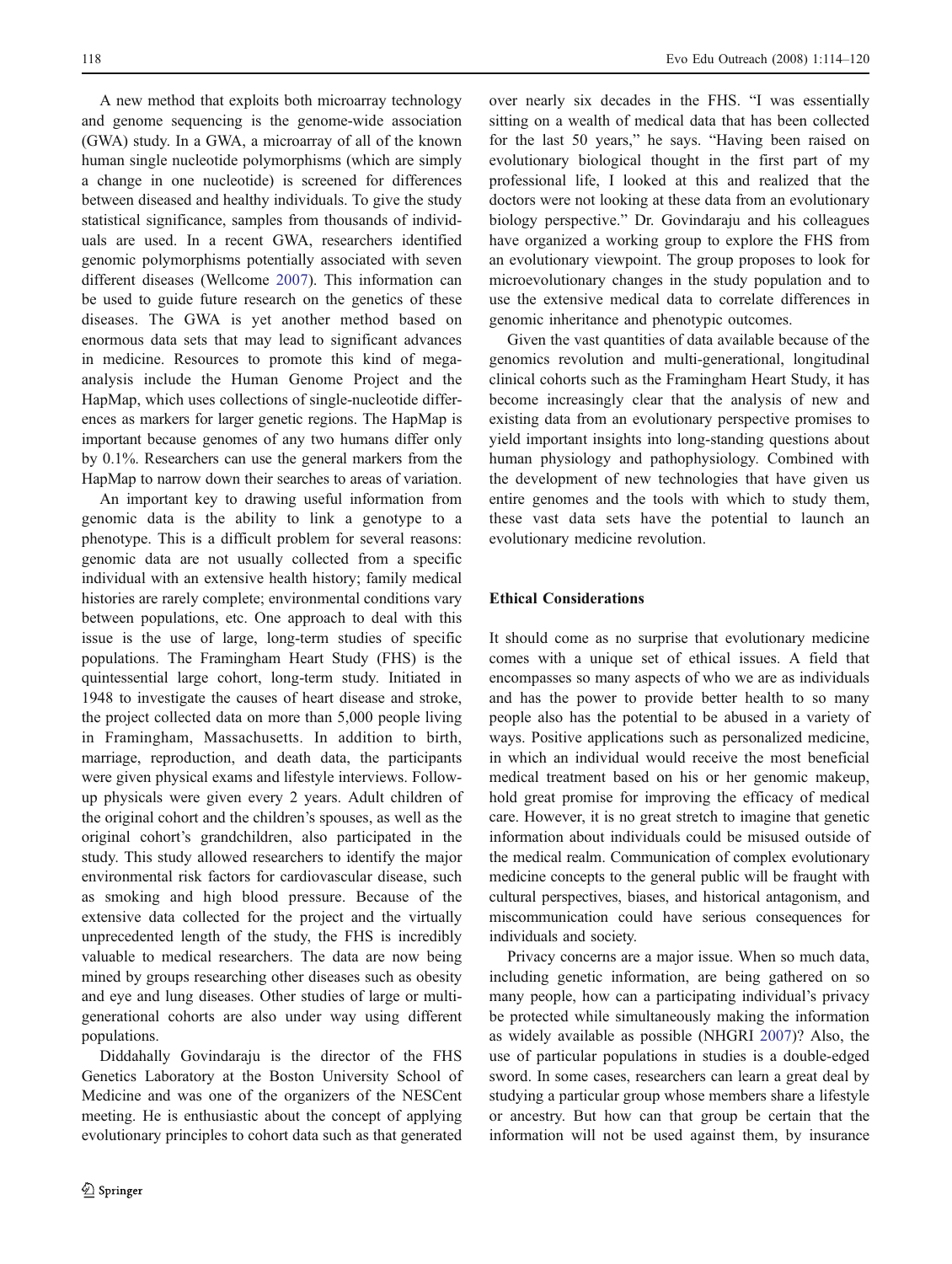<span id="page-5-0"></span>companies, for example? On the other hand, if beneficial information is gleaned from one group, how is that benefit made available to other groups who were not studied?

Another important issue to consider is the concept of race (Kittles and Weiss 2003). Particularly in the USA, the sensitive nature of this issue cannot be overstated. The genetic concept of race and the social concept of race are not the same. In colloquial use, the term race designates a group of people based on their appearance and culture. Among the research community the definition of race has not been consistent or well defined. Scientifically, race correlates roughly with shared genetic ancestry usually based on geographic proximity, but even these parameters fail to clearly delineate groups. There is some debate as to whether race is a legitimate biological concept at all. Social concepts of race also influence how research is done by biasing selection of populations to be sampled, methodologies, and other aspects of research. Paradoxically, some diseases are associated with socially defined races, such as Tay–Sachs disease in the Ashkenazi Jews, making it necessary to take into account these social groupings in conducting research.

## Conclusion

The exciting potential of evolutionary medicine to yield important new insights into long-standing questions about human physiology and pathophysiology was summed up by Stearns: "When you see how evolution illuminates those questions, you see there's the potential for a new way of looking at them to save literally hundreds of millions of lives. That is an enormous payoff, and it's the kind of thing that people in medical research have felt all of their lives, but it's a new motivation for evolutionary biologists, and it's a revelation to them to realize that they could bring that to the table."

Acknowledgments The authors would like to thank the organizers and participants of the Evolution in Contemporary Human Populations: Medical, Genetic and Behavioral Implications meeting at NESCent for providing access to the meeting and supporting information, and reviewers for their helpful comments.

### References

- Armelagos GJ, Brown PJ, Turner B. Evolutionary, historical, and political economic perspectives on health and disease. Soc Sci Med. 2005;61:755–65.
- Badell ML, Ramin SM, Smith JA. Treatment options for nausea and vomiting during pregnancy. Pharmacotherapy 2006;26(9):1273–87.
- Britigan BE. Bats: the missing SARS reservoir. Journal Watch Infectious Diseases. Nov. 18. [http://infectious-diseases.jwatch.](http://infectious-diseases.jwatch.org/cgi/content/full/2005/1118/1) [org/cgi/content/full/2005/1118/1.](http://infectious-diseases.jwatch.org/cgi/content/full/2005/1118/1) Accessed Jan. 3, 2008; 2005.
- Chomel BB, Belotto A, Meslin F-X. Wildlife, exotic pets, and emerging zoonoses. Emerg Infect Dis. 2007;13(1):6-11.
- CNN.com, Man knew he had TB before flying to Europe. [http://www.](http://www.cnn.com/2007/HEALTH/conditions/05/30/tb.flight/index.html) [cnn.com/2007/HEALTH/conditions/05/30/tb.flight/index.html](http://www.cnn.com/2007/HEALTH/conditions/05/30/tb.flight/index.html). Accessed Jan. 3, 2008; 2007.
- Flaxman SM, Sherman PW. Morning sickness: a mechanism for protecting mother and embryo. Q Rev Biol. 2000;75(2):113–48.
- Govindaraju D, Stearns S, Beyers P. Evolution in contemporary human populations: Medical, Genetic and Behavioral Implications Meeting at NESCent. [http://www.nescent.org/science/awards\\_](http://www.nescent.org/science/awards_summary.php?id=0011) [summary.php?id=0011](http://www.nescent.org/science/awards_summary.php?id=0011). Accessed Jan. 3, 2008; 2007.
- Hahn BH, Shaw GM, DeCock KM, Sharp PM. AIDS as a zoonosis: scientific and public health implications. Science 2000;278:607–14.
- Halstead SB. Human factors in emerging infectious diseases. East Mediterr Health J. 1996;2(1):21–9.
- Hawks J, Wang ET, Cochran GM, Harpending HC, Moyzis RK. Recent acceleration of human adaptive evolution. PNAS 2007;104(2):20753–8.
- Kidd KK, Kidd JR. Human genetic variation of medical significance. In: Stearns SC, Koella JC, editors. Evolution in health and disease. 2nd ed. Oxford: Oxford University Press; 2007.
- Kittles RA, Weiss KM. Race, ancestry, and genes: implications for defining disease risk. Annu Rev Genomics Hum Genet. 2003;4:33–67.
- Lau K, Matricardi PM. Worms, asthma, and the hygiene hypothesis. Lancet 2006;367(9522):1556–8.
- Lau SKP, Woo PCY, Li KSM, Huang Y, Tsoi HW, Wong BHL, Wong SSY, Leung SY, Chan KH, Yuen KY. Severe acute respiratory syndrome coronavirus-like virus in Chinese horseshoe bats. PNAS 2005;102(39):14040–5.
- Leonard WR. Lifestyle, diet and disease: comparative perspectives on the determinants of chronic health risks. In: Stearns SC, Koella JC, editors. Evolution in health and disease.. 2nd ed. Oxford: Oxford University Press; 2007.
- Muehlenbein MP, Bribiescas RG. Testosterone-mediated immune functions and male life histories. Am J Human Biol. 2005;17:527–58.
- National Human Genome Research Institute, Genetic Discrimination. [http://www.genome.gov/10002077.](http://www.genome.gov/10002077) Accessed Jan. 3, 2008; 2007.
- Neel JV. Diabete mellitus: a "thrifty" genotype rendered detrimental by "progress". Am J Hum Genet. 1962;14:353–62.
- Nesse RM, Williams GC. Evolution and the origins of disease. Iowa: Scientific American; 1998, p. 86–93. (November).
- Patz JA, Daszak P, Tabor GM, Aguirre AA, Pearl M, Epstein J, Wolfe ND, Kilpatrick AM, Foufopoulos J, Molyneux D, Bradley DJ, Members of the Working Group on Land Use Change Disease Emergence. Unhealthy landscapes: policy recommendations on land use change and infectious disease emergence. Environ Health Perspect. 2004;112(10):1092–8.
- Stearns SC, Koella JC. (eds) Evolution in health and disease. 2nd ed. Oxford University Press; 2007.
- Strachan DP. Hay fever, hygiene, and household size. Br Med J. 1989;299:1259–60.
- Strassmann BI. Menstrual cycling and breast cancer: an evolutionary perspective. J Women's Health. 1999;8(2):193–202.
- Swallow DM. Genetics of lactase persistence and lactose intolerance. Annu Rev Genet. 2003;37:197–219.
- Tishkoff SA, Reed FA, Ranciaro A, Voight BJ, Babbitt C, Silverman JS, Powell K, Mortensen HM, Hirbo JB, Osman M, Ibrahim M, Omar SA, Lema G, Nyambo TB, Ghori J, Bumpstead S, Pritchard JK, Wray GA, Deloukas P. Convergent adaptation of human lactase persistence in Africa and Europe. Nat Genet. 2006;39(1):31–40.
- Trevathan WR. Evolutionary medicine. Annu Rev Anthropol. 2007;36:139–54.
- Vorster HH, Venter CS, Wissing MP, Margetts BM. The nutrition and health transition in the North West Province of South Africa: a review of the THUSA (Transition and Health during Urbanization of South Africans) Study. Public Health Nutr. 2005;8(5):480–90.